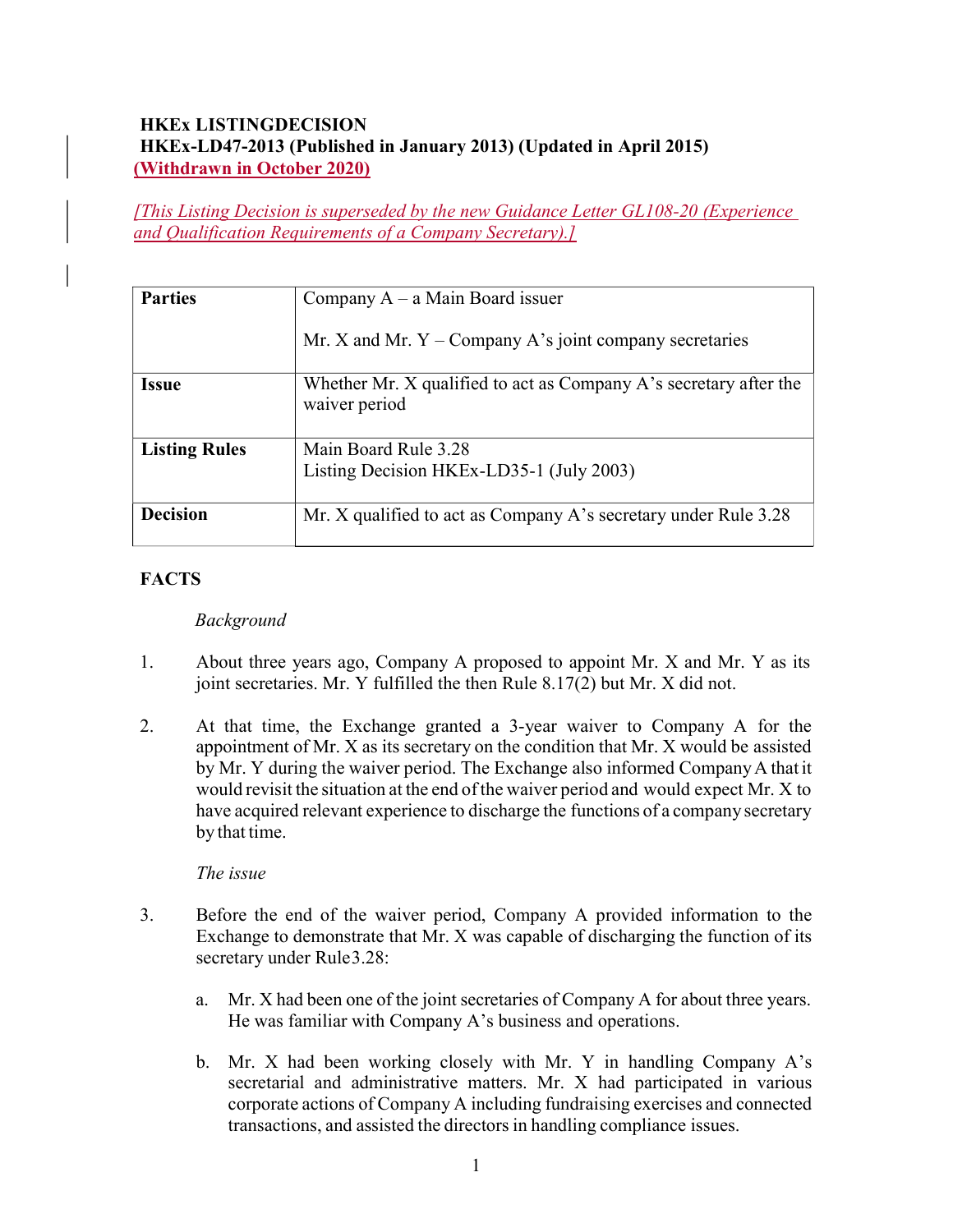c. He had regularly attended training courses relating to a company secretary's duties during the waiver period.

### **APPLICABLE LISTINGRULES**

4. Rule 3.28 states that:

"The issuer must appoint as its company secretary an individual who, by virtue of his academic or professional qualifications or relevant experience, is, in the opinion of the Exchange, capable of discharging the functions of company secretary.

- Notes: 1 The Exchange considers the following academic or professional qualifications to be acceptable:
	- (a) a Member of The Hong Kong Institute of Chartered Secretaries;
	- (b) a solicitor or barrister (as defined in the Legal Practitioners Ordinance);and
	- (c) a certified public accountant (as defined in the Professional Accountants Ordinance).
	- 2 In assessing "relevant experience", the Exchange will consider the individual's:
		- (a) length of employment with the issuer and other issuers and the roles he played;
		- (b) familiarity with the Listing Rules and other relevant law and regulations including the Securities and Futures Ordinance, Companies Ordinance, Companies (Winding Up and Miscellaneous Provisions) Ordinance and the Takeovers Code;
		- (c) relevant training taken and/or to be taken in addition to the minimum requirement under rule 3.29; and
		- (d) professional qualifications in other jurisdictions."
- 5. Rule 8.17 states that:

"The issuer must appoint a company secretary who satisfies rule 3.28."

6. The existing Rules 3.28 and 8.17 have been effective since 1 January 2012. Before the Rule amendments, Rule 8.17 stated that:

> "The secretary of the issuer must be a person who is ordinarily resident in Hong Kong and who has the requisite knowledge and experience to discharge the functions of secretary of the issuer and who:-